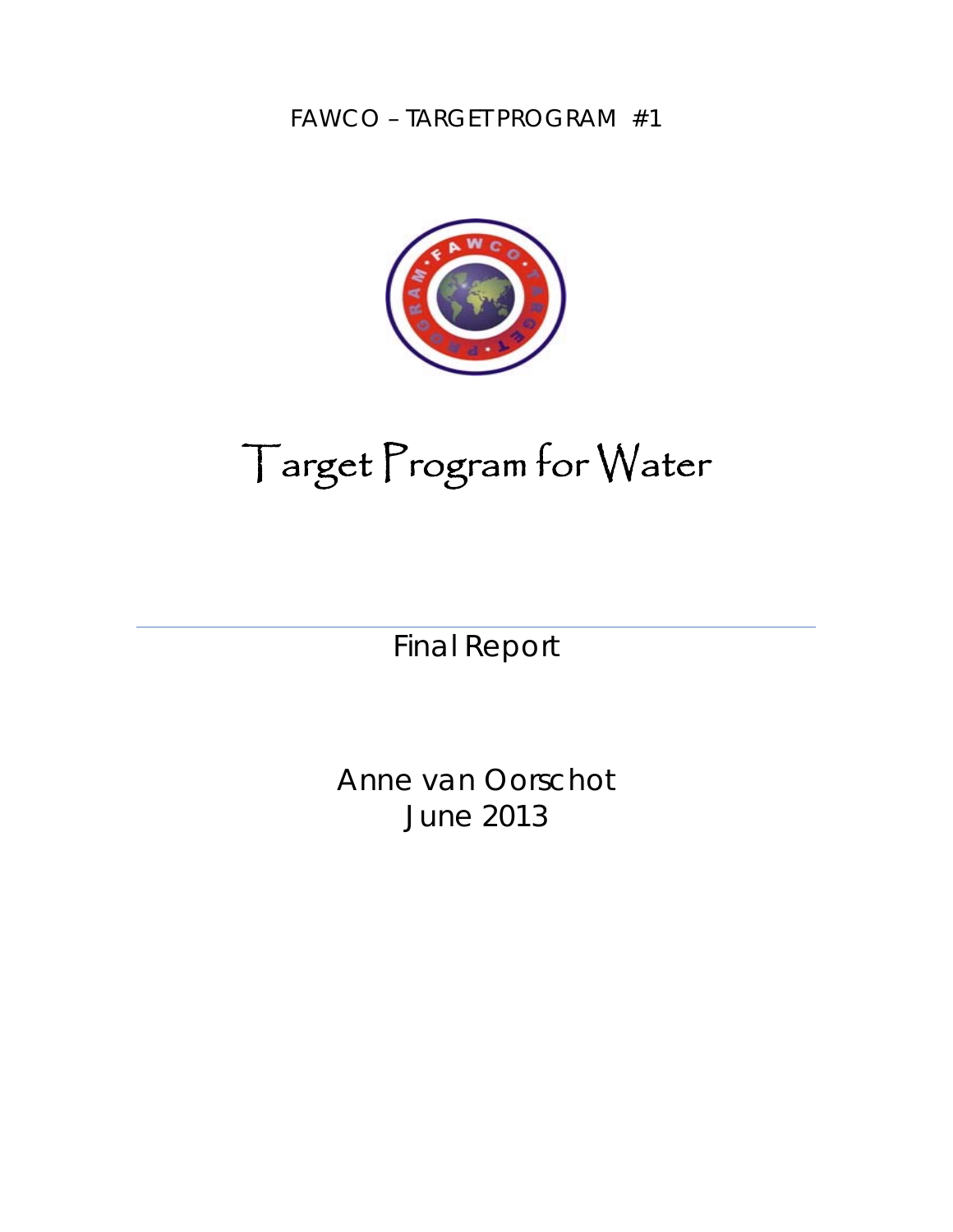### **Target Water Program – Summary**

In 2009, FAWCO designed a special Target Program to engage members from around the world in support of the UN Millennium Development Goals (MDGs). Water was chosen by clubs as the global issue to support and Tabitha Foundation, *Wells for Clean Water* in Cambodia was selected to receive FAWCO's financial support. In honor of its 80th anniversary, FAWCO set the fundraising goal at \$80,000, but due to the enthusiasm and commitment of FAWCO's clubs, that goal was met in the first year of fundraising. Our final donation total was over \$168,000.

In 2011, a new position was created - the Target Program Chair - to be the "one stop" for all questions and concerns regarding the Target Program as well as the one source for the most up to date information on the amount donated and the number of wells dug by those donations. Anne van Oorschot (AWC The Hague) was appointed to this position at the Biennial Conference in Marrakech, March 2011.

As a primary source of communication about the Target Program, the Target Chair created a monthly Target Bulletin with sections on: awareness, fund-raising ideas, fund-raising success stories from clubs and totals for donations and number of wells dug. Every attempt was made to make the Bulletin attractive and useful, and the number of subscribers increased to 113 in the course of the Target Program. Reps were encouraged to "cut and paste" the awareness information and put it in their club newsletter.

The Target Program Chair attended 6 regional meetings during the course of the Program and Target water presentations were made by others at 3 additional regional gatherings. Presentations included general information on water, the *Wells for Clean Water* project in Cambodia, "How to get water on your club's agenda", and fund-raising ideas. The presentations were consistently well received and the clubs were very enthusiastic and committed to supporting the Target Project.

The Target Program was not only a perfect way for FAWCO to focus the efforts of clubs on one issue; it was also an excellent way to illustrate our commitment to a global MDG. For the first time, FAWCO co-sponsored a High Level Panel for the UN Human Rights Council in Geneva on Sept 26, 2010. The topic was "Women and the Right to Water". Three FAWCO UN reps attended the panel and FAWCO printed and distributed materials on the Target Program.

During the first year of the fundraising segment of the Target Program, focus was on engaging the clubs through awareness information, fundraising ideas and individual help. These activities continued in the second and final year of Fundraising, and more in depth information on the importance of individual water use was given. For those clubs that had been remarkably successful in their fundraising efforts the first year, this was a good way to keep them involved in the awareness aspect of the water issue, while raising funds took a "back seat".

In the second year of the Target Program, a major focus was to increase club participation. A number of personalized letters were sent to those clubs who had not yet participated, with links provided to helpful resources. A 78% club participation rate in the Target Program was ultimately achieved.

The Target Program for water was an amazing success...but there were a few kinks in the process! Target Feedback was obtained via a survey as well as actively solicited at the Regional meetings in the fall of 2012. An evaluation task force translated this information into concrete recommendations to reshape Target Program #2 into a stronger and better program for the future.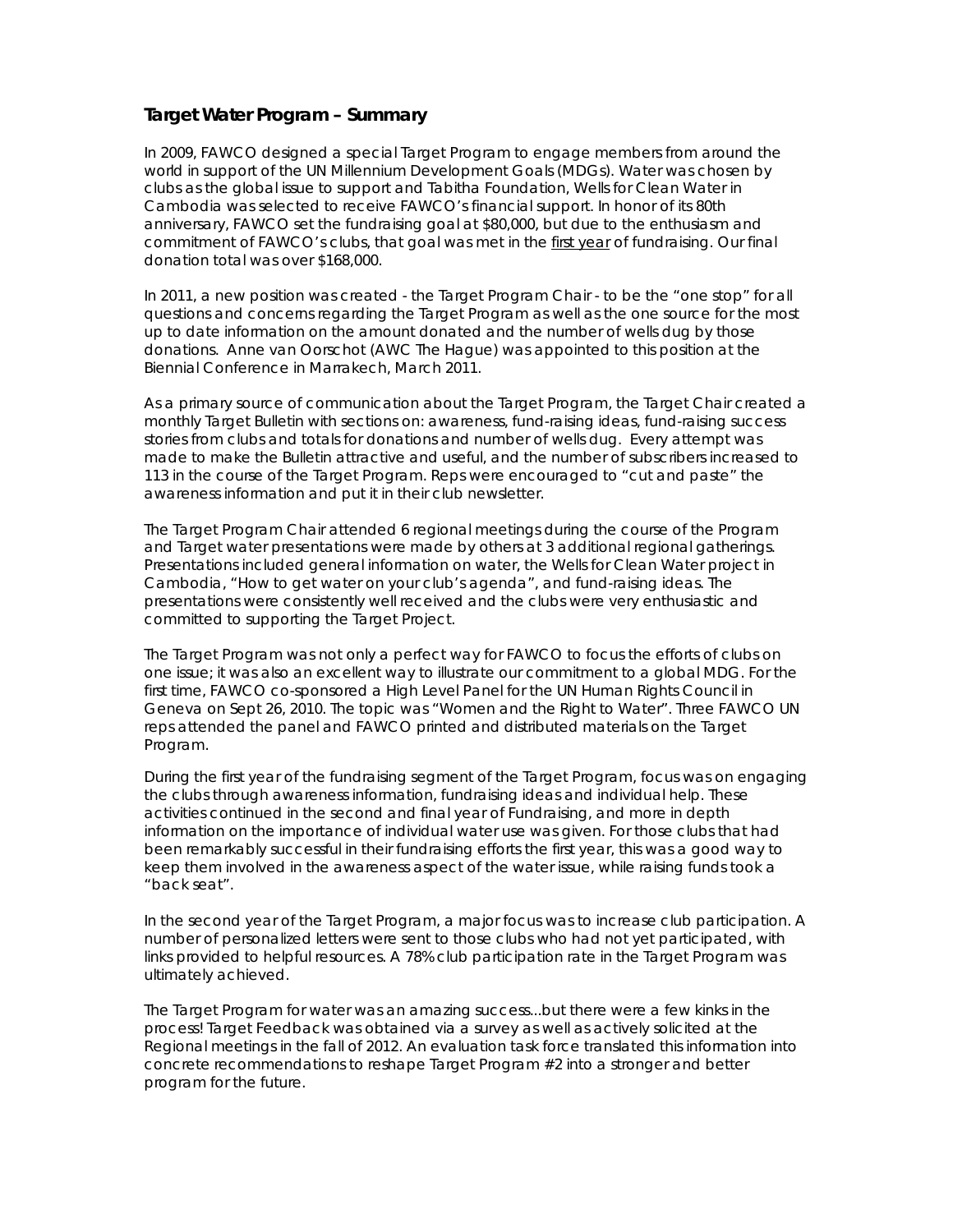## **Target Water Program - Description of program, timing, process**

At the FAWCO Conference in Vilnius in 2009, FAWCO launched a special Target Program to engage members from around the world to support the UN Millennium Development Goals (MDGs). Members were asked to submit possible issues for consideration and a Selection Committee choose 3 finalist issues, which were then voted on by the clubs. Potential Issue applications were dues by September 30, 2009.

The Target Selection Committee was made up of the following members: FAWCO President (non-voting), FAWCO Foundation President (non-voting), FAWCO NGO Director (non-voting), FAWCO 3rd VP for Committees (presiding), FAWCO Foundation VP Programs, 1 representative from FAUSA, 1 FAWCO Counselor & 5 individual members from FAWCO clubs. 6 issues were submitted for consideration and on November 30, 2009, the 3 finalist issues were announced: *Empowering Women Through Education*, *Maternal Health*, and *Water*. The announcement of the Target issue took place at the 2010 Conference in Boston. Members had selected the vital issue of MDG Goal  $# 7 - "To ensure environmental sustainability"$  and in particular, goal MDG 7B of "by 2015, reducing by half the proportion of people without sustainable access to safe drinking water." After the Conference in Boston, global awareness raising was started. This was led by the Target Awareness Coordinators: the co-chairs of the Environment Task Force (Anne van Oorschot & Kara Fairchild) as well as individual members from FAWCO clubs.

The next step was the search for one project that would actively support solutions to the Target issue. The application deadline was April 30, 2010 and 12 projects were submitted for consideration. A Target Project Committee was formed and had the task of selecting three Target Project finalists. The committee was chosen by The Foundation VP Programs and made up of the following members: FAWCO Foundation VP Programs (presiding), Target Awareness members (=1 member of Environment/Water Task Force), and individual members from FAWCO member clubs (limited to 5). The Committee studied the 12 projects, announcing the 3 finalists in September. The finalists were: Rainwater harvesting, sanitation and health promotion initiative for the Himalayas (Nepal) - carried out by the Swiss Red Cross; The Katosi Women's Rain Water Harvesting and Filtration Project (Uganda) – run by the *Women for Water Partnership (WfWP)*, an Association in the Netherlands, and implemented by project officers of the *Katosi Women's Development Trust (KWDT*); and Wells for Clean Water (Cambodia) – carried out by the Tabitha Foundation.

Clubs selected Tabitha's Wells for Clean Water project in Cambodia and the announcement was made at the Region 4 gathering in The Hague at the end of October 2010. Clubs began fundraising, but there was not a clear understanding of who did what at this point. There were different individuals responsible for awareness, fund-raising initiatives, money transfer, and coordination with the actual project organization. This led to the creation of the position of Target Program Chair - "one stop" for all questions and concerns regarding the Target Program as well as the one source for the most up to date information on the amount donated and the number of wells dug by those donations. Anne van Oorschot (AWC The Hague) was appointed to this position at the Biennial Conference in Marrakech, March 2011.

The FAWCO Foundation created a set of food related fund-raising ideas – *Well Deserved Desserts* – which could be utilized by clubs to raise money for the Target Project and the Foundation Treasurer received donations and passed the money on to the Tabitha Foundation. The Target Chair was responsible for individual contact with the clubs and all other details of the Target Program.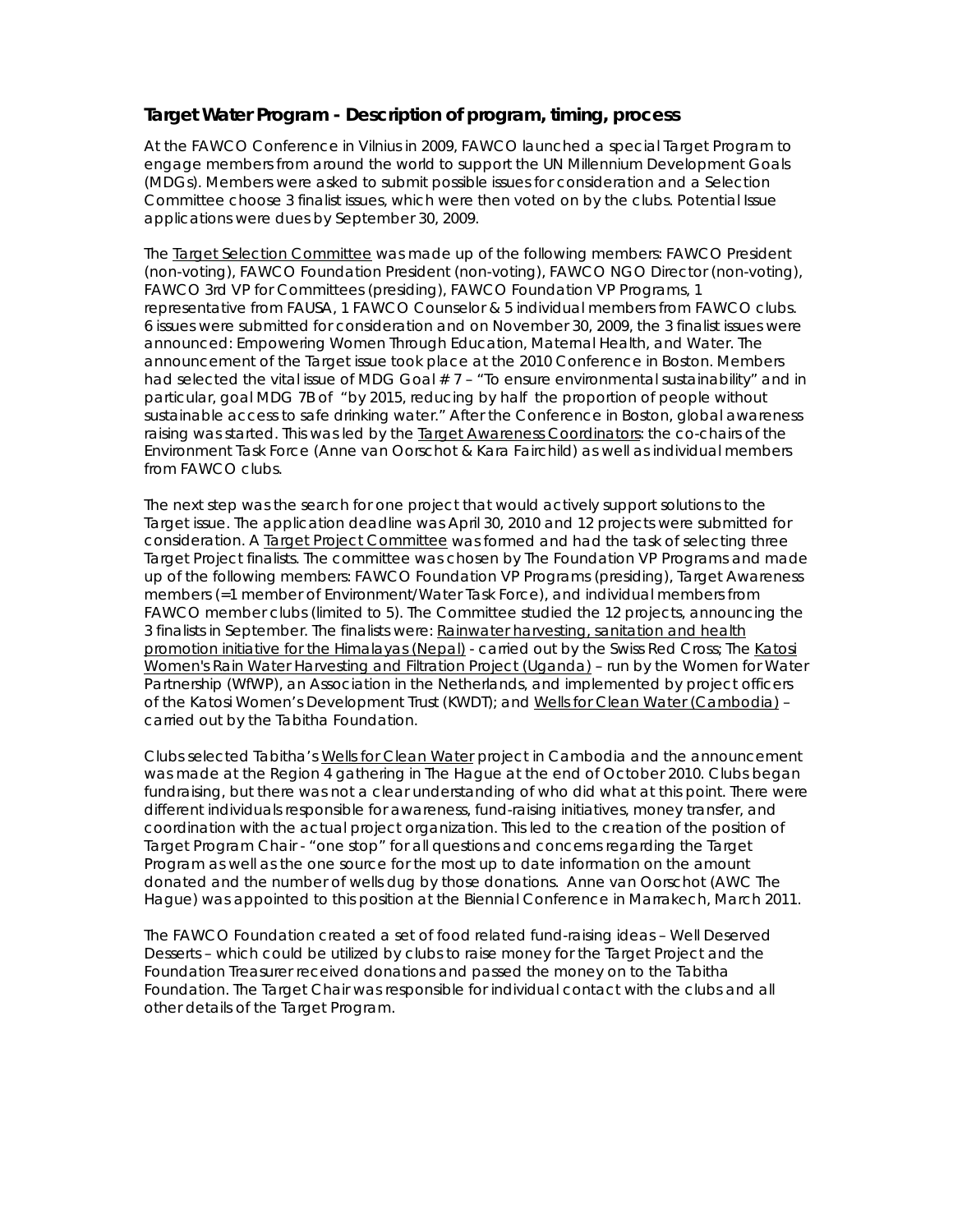## **Target Water Program - UN level initiative**

On Sept 26, 2011, FAWCO had the privilege of sponsoring its first high level panel at the UN Headquarters in Geneva, during the 18th session of the Human Rights Council (HRC). Organized by Lois Herman, AWAR member and Director of Women's UN Report Network (WUNRN), this high level panel consisted of expert speakers representing five development organizations which empower women through water initiatives. Ms. Herman credits FAWCO and its Target Water Program as her inspiration for creating this first-of-its-kind panel during an HRC session.

The tone of the panel was set by a statement from Ms. Catarina de Albuquerque, the UN Special Rapporteur on the Human Right to Water and Sanitation. Ms. De Albuquerque was the driving force behind the HRC's recognition of *'access to water and sanitation as a fundamental human right'* in July 2010 and was now presenting a new report at the 18th session in hopes of strengthening the resolution.

*"The water and sanitation crisis continues unabated with 2.6 billion people lacking sanitation and nearly one billion with no access to a water source and women are at the center of this crisis. Not only does the lack of water and sanitation have a disproportionately negative impact on women's human rights, but women are the key actors who can lead us to a changed world – where everyone has access to water and sanitation which is safe, affordable and acceptable."* 

The excellent panelists presented a diverse portfolio of initiatives which stemmed from the same fundamental understanding - the recognition that the burden of water procurement lies almost entirely on women and girls, that this task marginalizes women. It presents health and injury risks to them as well as increasing their exposure to violence and attacks. Lack of access to water and sanitation poses an additional dimension to women and girls because of menstrual hygiene needs. Lastly, all recognized that while women are responsible for water procurement & management, they are often excluded from decision making on this issue.

The following organizations were represented at the Panel:

- **ISIS International**: A women's advocacy group which focuses on communication, training and technology to empower women.
- **WEDO:** An international woman's advocacy organization which aims to promote and protect human rights, gender equality and the integrity of the environment.
- **MADRE:** An international women's human rights organization working with local grass roots organizations to meet urgent needs and build lasting solutions to crises faced by women around the world.
- **WECF:** A network of over 100 health and environmental organizations in over 40 European countries.
- **Swiss Red Cross:** Views water as the basis for life, health and development, and, consequently, has an extensive program of water initiatives as part of its development work.

Lois Herman ended the panel with a dramatic yet poetic presentation of the faces of women and girls around the world impacted by water shortages. She quoted UN conventions protecting and promoting women's human rights and stressed that we must continue to keep a pulse on what is happening and expose and report any injustices.

The 18th session of the Human Rights Council concluded with the adoption of Good Practices related to Water & Sanitation, as proposed by the Special Rapporteur, and a call on member states to continuously monitor and analyze the realization of the right to safe drinking water and sanitation for *all*. The Women & the Right to Water Panel played the important role of being the first panel during an HRC session to bring attention to the disproportionate impact that the issue of water and sanitation has on women and girls, as well as, the valuable role that women can play in finding solutions and a way forward.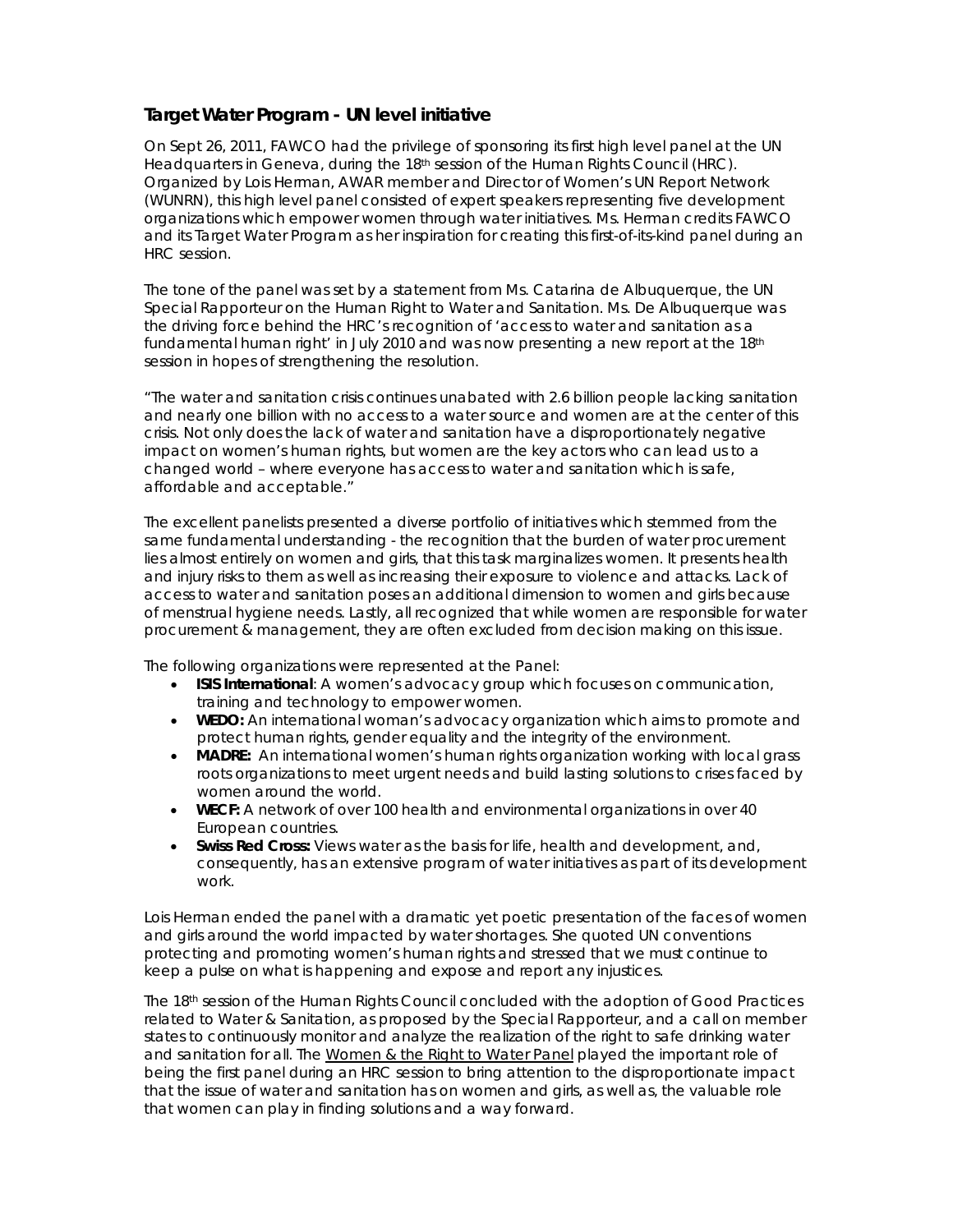## **Target Water Program - Awareness Raising/Communication across the FAWCO global network**

Even before the issue of Water was chosen, the Environment co-chairs were working with a Water Task Force to inform members of the importance of water as a global issue and its inter-related nature to so many other problems. A series of Environment bulletins were sent out stressing water as a primary global problem as well as linking water to other key issues:

- The Target Program and the environment…Water!
- Water & Food Production
- Water & Women's issues,
- Water & Health

The submission of water as a possible Target Issue was done by the Environment co-chairs, the 5 members of the Water Task Force, the Barcelona Women's Network and AIWC Casablanca.

After Water was selected as the Target issue, 3 Environment Bulletins were sent out, each giving information on 2 areas with water problems – one somewhere in the world and one in the US. The locations chosen were: Western USA & Asia, The Middle East & the Great Lakes, Africa & Florida. The goal was twofold: to increase awareness of water problems & to make it clear that water problems exist in developed countries as well as in developing countries.

Once the position of Target Chair was created, the primary source of information for the Target Program was the monthly Target Bulletin. These bulletins were the responsibility of the Target Chair and had sections on: awareness, fund-raising ideas, fund-raising success stories from clubs, alternate water projects supported by clubs and totals for donations and number of wells dug. Every attempt was made to make the Bulletins attractive and useful, and the number of subscribers increased to 113 in the course of the Target Program. Reps were encouraged to "cut and paste" the awareness information and put it in their club newsletter.

The Target Chair also attended 6 regional meetings between 2010 and 2012:

- Region 1 in Marlow, England
- Region 5 in Munich, Germany
- Region 3 in Montpellier, France
- Region 4 in The Hague, Netherlands and Brussels, Belgium
- Region 9 in Dubai (first ever regional for Region 9!)

The Target Chair gave a 1-hour presentation at these regionals which included information on the importance of water in general, the *Wells for Clean Water* project in Cambodia, "How to get water on your club's agenda", and fund-raising ideas. In addition to the 6 regionals attended by the Target Chair, Target presentations were also made at Region 2's meeting in Gothenburg by Environment Task Force Co-Chair Kara Fairchild and at Region 5's meeting in Berlin and the 2<sup>nd</sup> Region 9 gathering in Jan. 2013 by Monica Jubayli, FAWCO 3<sup>rd</sup> VP. The presentations were consistently well received and the clubs were very enthusiastic and committed to supporting the Target Project.

The informative presentations made by the Target Chair were posted on the FAWCO website and thus available for reps to use at their own clubs. If desired, the Target Chair altered presentations, tailoring them to the audience and time available. Photos of Cambodians with their FAWCO Wells were also available on the website for reps to utilize in their club publications. Also on the website, a presentation with photos of Cambodians with their FAWCO Wells was set up as a continual loop - to be shown as background during well certificate sales at a bazaar, for example. The Target Chair also communicated directly with reps. to offer ideas, suggestions and help for planning fundraising &/or awareness activities.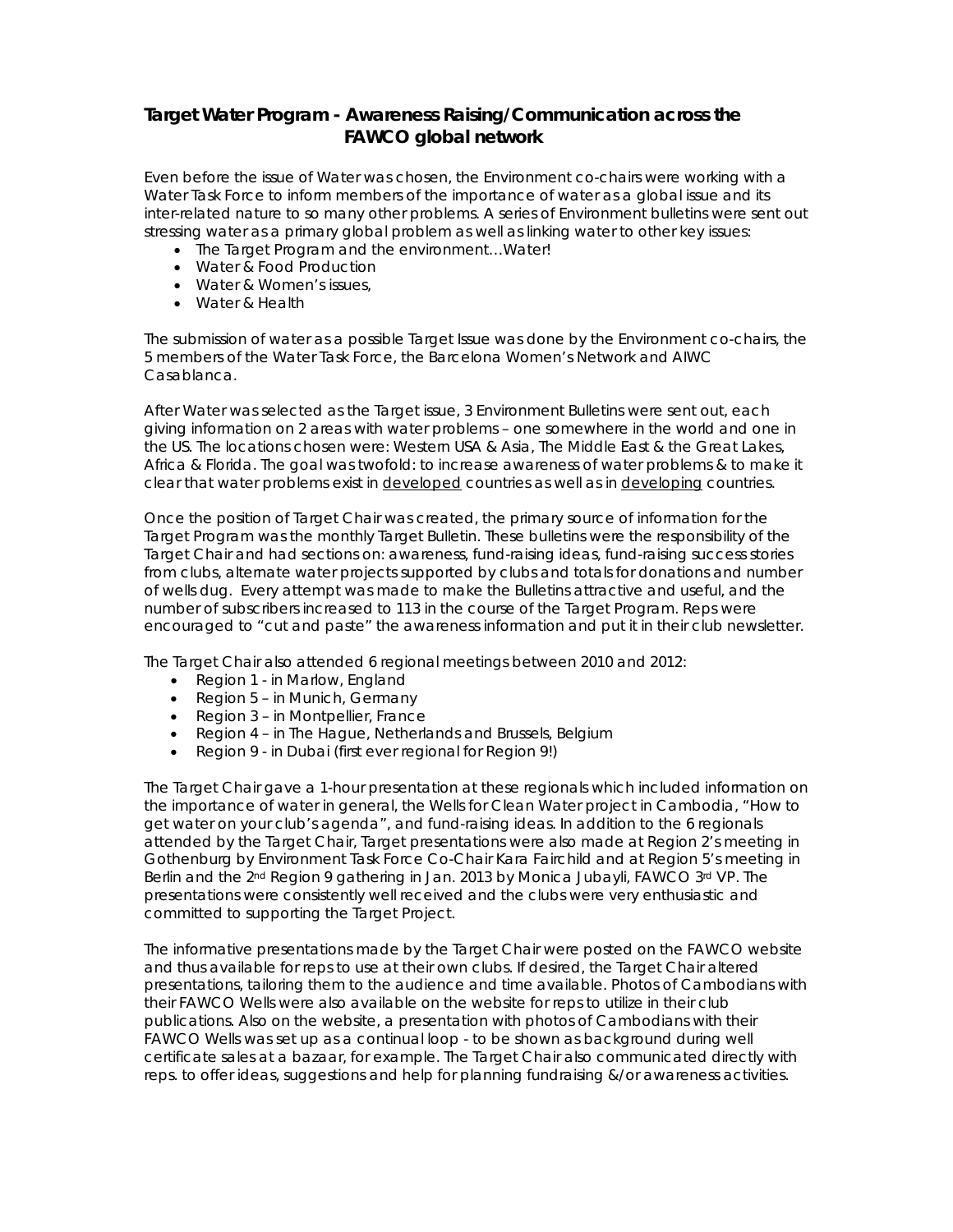## **Target Water Program – Target Project: Tabitha Wells for Clean Water – Cambodia**

The Tabitha Wells program runs parallel to the "Community Development through Savings" program. This program enables families to have access to clean, potable water and to raise a family's income significantly. Before a family receives a well, they must be in the savings program. Without a distinct change in attitude and the development of a dream, wells will not impact a family's development. In 2011-2012, Tabitha Cambodia intends to build 2,500 sources of water throughout the country. All Tabitha wells are tested for arsenic contamination.

#### **Water Security in Cambodia**

In the absence of safe wells, drinking water is sometimes taken from open ponds or rivers which are commonly polluted with excreta or chemicals. Villagers (and most importantly children) often develop dysentery. The average distance to walk to a safe water source is 3 kilometers. This means that several members of the family are required to wake at 4 in the morning, walk to the water source and then wait their turn for water – usually 3 to 4 hours. This precludes a number of children from attending school. Since a person is only able to carry several containers of water at a time, it means that family members often develop skin rashes, their hair becomes stiff and dull and eyes are infected with dirt related causes because of their inability to wash on a daily basis.

#### **Water Sources and an Increase in Income**

Without a sustainable source of clean water near their homes, families are restricted in their ability to increase their incomes. Animal husbandry or growing crops is impossible without an ongoing source of water available. Crops (mainly rice) are grown during the wet season. However, because rainfall tends to be erratic – wet season crops may fail because of inadequate sources of water – wells provide that water. During the long dry season no crops will grow unless a reliable source of water is secured. Wells provide that security. Families with wells grow "6-week' vegetables, including "morning glory", peas, beans, lettuce, tomatoes, etc. throughout the dry season as well as summer rice. Animal husbandry, the raising of pig, chickens, and ducks are an integral part of income generation from wells. Their productive growth seasons expand from 6 months to an average of 11 months per year thereby tripling a family's consumable income as well as providing food security.

#### **TYPES OF WELLS**

FAWCO funded 2 types of wells in Cambodia - Family Wells and Field Wells:

- **Family wells cost \$150:** Family wells are constructed near the family's homes and are used for household water supplies, kitchen gardens and animal husbandry. Two main varieties of family wells are used; the decision on which type will be used in an area depends on the type and quality of water available. Each well typically supplies five families, or approximately 40 people.
- **Field wells cost \$250:** Field wells are constructed in the fields where crops are grown; sometimes well away from the family's home. Families either save for a petrolpowered pump or rent a pump from a villager who has one. Each well typically supplies two families with enough irrigation water to grow crops year round - an average of 2-3 hectares of land, which dramatically increases the reliability of food supplies for poor families.

FAWCO left it up to Tabitha to decide which type of well they would install with the donations FAWCO sent. This meant that there was a gap between announcing a donation total and the number of wells it created. While Tabitha initially dug family and field wells, in the last year of fundraising, FAWCO donations were much more frequently used for Field Wells.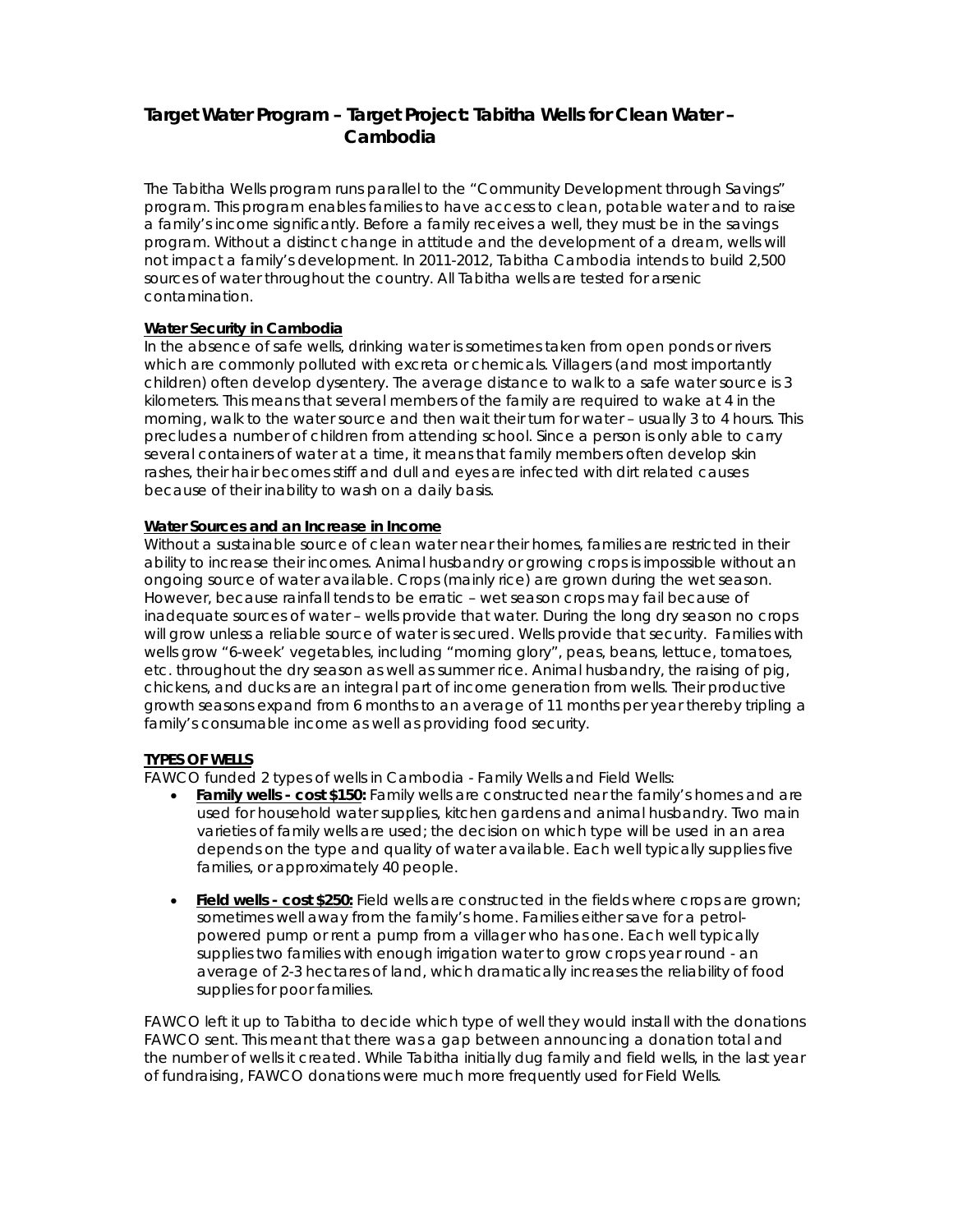## **Target Water Program – Results: participation, events, money raised, # of Wells**

The Target Program was an overwhelming success! The figures about participation among FAWCO clubs clearly illustrate this:

- **47 out of 73** clubs donated to the Target Project in Cambodia.
- **10** of the clubs donated to an alternative Water project, such as well digging in Kenya, a watershed irrigation project in India, and supporting a water system in Haiti to name a few.
- **54** clubs raised funds to support the Target Program.
- **38** clubs planned a specific fundraiser for the Target Program, while **20** clubs planned more than one event!
- Specific water awareness events at clubs were a bit less common, with **19** clubs planning one.
- But when asked if they had put water awareness information in their club's newsletter, **46** clubs had done that.
- In conclusion, **57 clubs out of 73** participating in some way, which is a rate of **78%.**

(For a complete listing of which clubs participated and in what way, please refer to the attached chart.)

The list of things clubs did to raise money for the Target Program is as varied as the clubs themselves. There were a number of creative *"one time"* events, as well as a number of tried and true ideas that several clubs utilized. Here is a listing of the events I was aware of: \*Fundraising Luncheon, Dinner or Gala; \*Game evenings: Casino, Bunco and Bingo; \* Sale of Umbrellas or other items with part of the proceeds going to the Target Program; \*Raffles: of Quilts, Knitted Afghan, Scarf; \*Viewing of Water Movies; \* Bluegrass and Piano Concerts; \*Soup tasting lunch, \* *Helping Handbag* auctions; \*"*Well Deserved Desserts*" activity; \*Spa Day + BBQ event; \*Sale of "*Wells for Clean Water* Certificates"; \*The Foundation's 144 Envelope project; \*A Challenge Grant from a US Environmental firm; \* Water Photography Classes; \*A Mini Yoga for Water Retreat; \**Clean Water Cultural Evening* w/art & music; *\**Creation of a Water Photography book using photos submitted by FAWCO members; and \*a fee tacked on to a regular activity done by clubs.

Donations were sent in as they were earned and sent by the Foundation Treasurer to Tabitha quarterly (?). Because of this, there was a gap between when the money was sent to FAWCO and when it showed up as wells being dug. I, as Target Chair kept no itemization of donations and wells before my appointment in March 2011 or after the Target Program officially ended in December 2012.

| Date           | <b>Donation amount</b> | # of Family wells | # of Field wells |
|----------------|------------------------|-------------------|------------------|
| May 2011       | \$34,536               | 40                | 35               |
| September 2011 | \$38,007               | 123               | 83               |
| October 2011   | \$49,172               | 123               | 83               |
| November 2011  | \$52,291               | 123               | 83               |
| January 2012   | \$80,000               | 123               | 83               |
| February 2012  | \$87,769               | 244               | 151              |
| March 2012     | \$89,443               | 244               | 151              |
| April 2012     | \$100,000              | 244               | 151              |
| June 2012      | Over \$100,000         | 244               | 151              |
| September 2012 | \$106,160              | 267               | 276              |
| November 2012  | \$113,000              | 267               | 283              |

The final donation amount was **over \$168,000** and resulted in the creation of **268 Family Wells**  and **371 Field Wells!**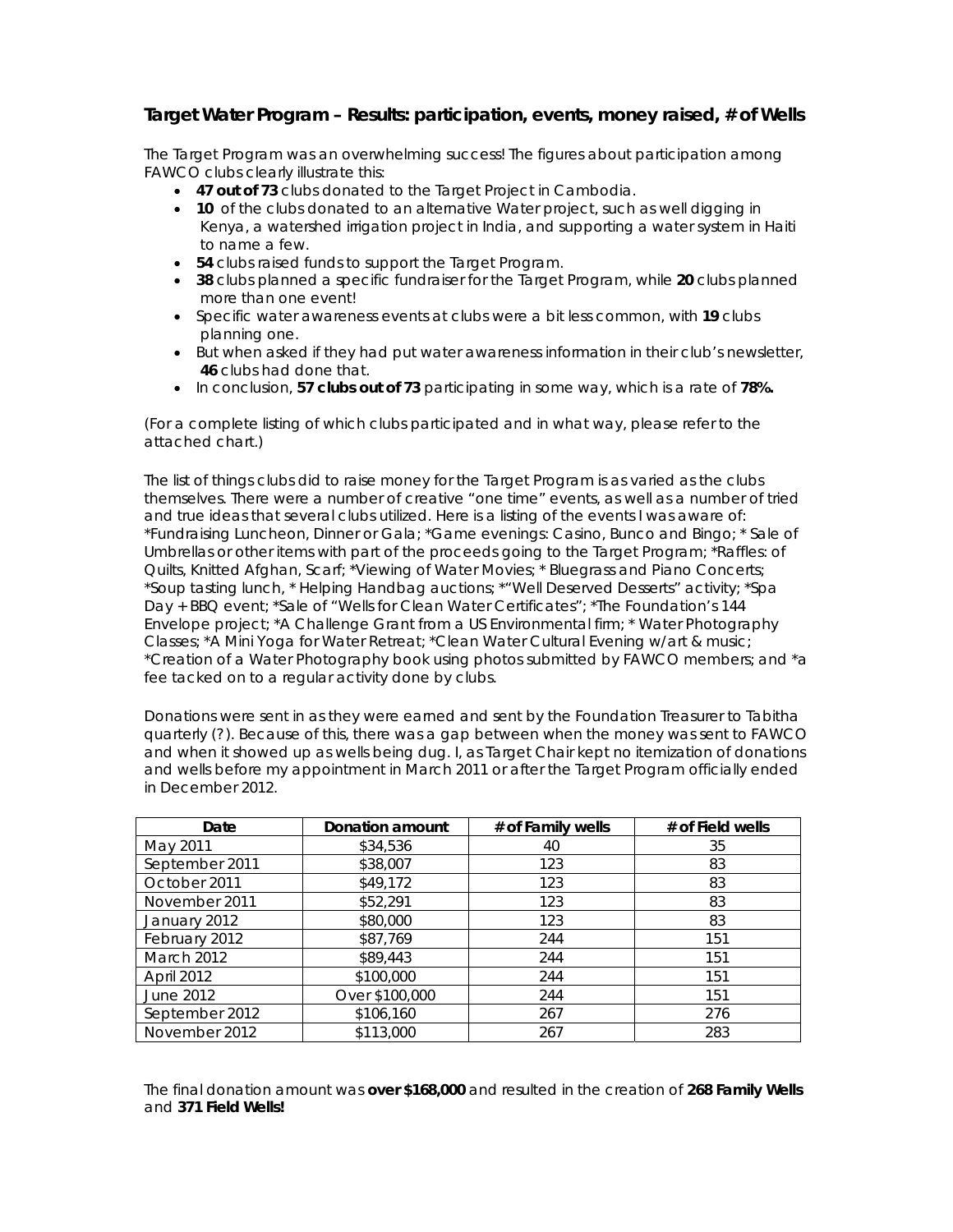# **Target Water Program – Other Water Projects Supported**

While the majority of FAWCO clubs donated to the chosen Target Project, there were a number of clubs that chose to give to other water projects. There were a number of reasons for this:

- For some clubs, it was not possible for them to donate to organizations that were not based in their country. This was true for many of the German clubs and was (part of) the reason behind donations made by Cologne, Dusseldorf and Hamburg to other water organizations.
- A German organization was later found (begin 2012?), *Lotus Hilfe zur Selbsthilfe,* which passed donations on to Tabitha. (While these donations went to the Target Project, they were not counted in the total kept by the FF.)
- A second reason is that clubs sometimes had an existing relationship with a water project and, rather than support the Target Project - a new project - they stuck with the project they already had an affinity with. An example of this is the Integrated Tribal Watershed Development Project (ITWDP) that was supported by Hamburg, Cologne and Dusseldorf.
- The last main reason behind alternate Target support is that clubs which specifically supported the Water (& food) DG, had their water donations going to a project different from the Target Project. (If the DG was given to a food initiative, it was not included in the Target Totals.) This "splintering" of water donations was the choice of the FF.

Other water charities supported were:

- ¾ **AIWC of Genoa** donated **\$2008** to a well digging project in Kenya.
- ¾ **AWC of Korea** donated **\$1300** to Oxfam for a water system in Haiti.
- ¾ **FAUSA** donated **\$4500** to the Foundation DG for water (2012).
- ¾ **AWC Hamburg** donated a total of **\$3797** to 2 projects: the Jesuit run *Integrated Tribal Watershed Development Project (ITWDP)* in India*,* and the *Maria Kramer Foundation*, which is helping to build a well for a girl's school in Nepal.
- ¾ **AIWC Cologne** donated a total of **\$9160** to 3 projects: FF DG for water (& food) in 2011, the Integrated Tribal Watershed Development Project (ITWDP) in India, and to Tabitha via *Lotus Hilfe zur Selbsthilfe.*
- ¾ **AWC Gothenburg** donated **\$70** to an Oxfam water project.
- ¾ **AWC of Düsseldorf** donated a total of **\$7500** to 2 projects: the Integrated Tribal Watershed Development Project (ITWDP), and to Tabitha via *Lotus Hilfe zur Selbsthilfe.*

These other donations must also be part of the total figure of what has been donated for the Target Program. That amount is **\$ 28,335**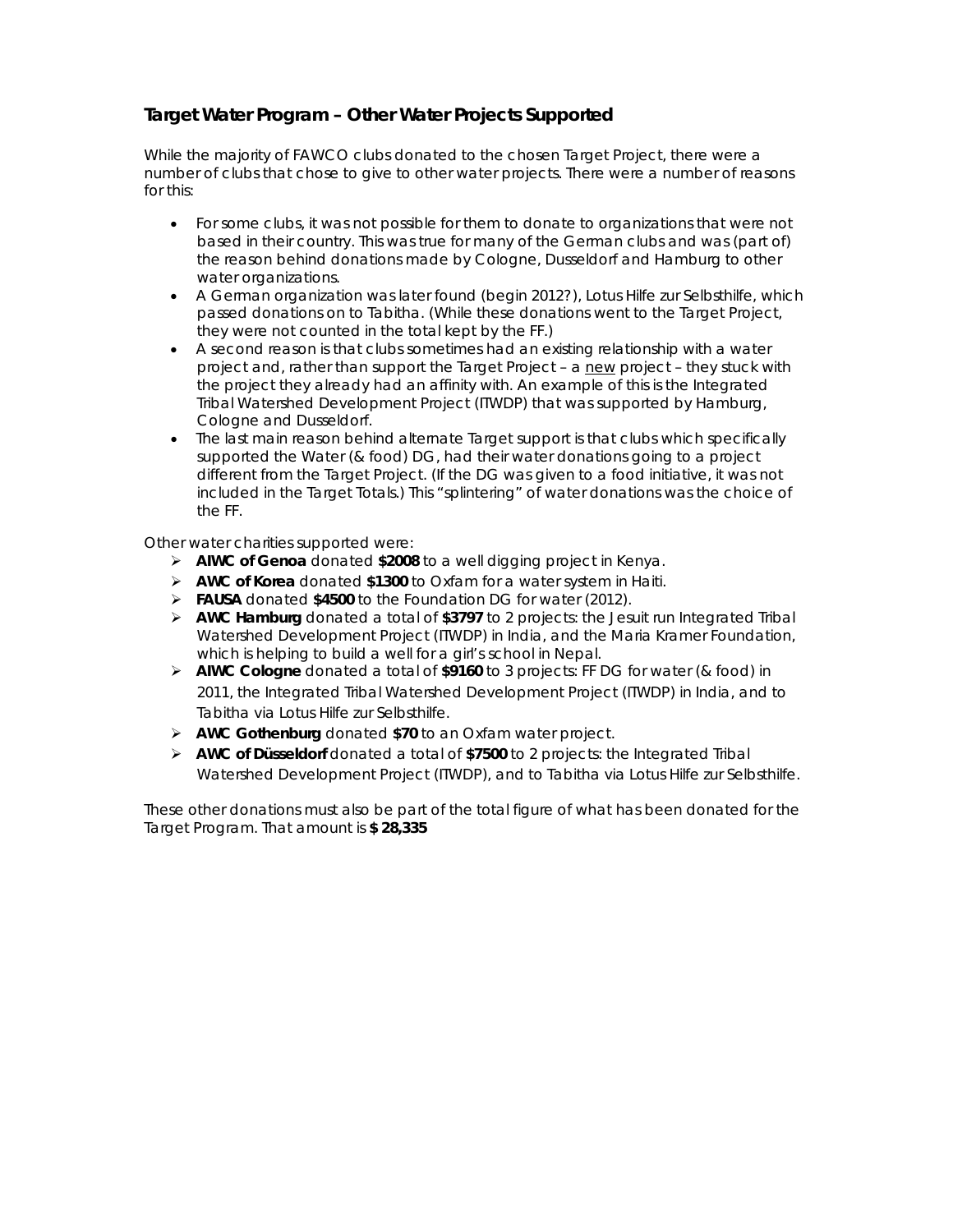# **Target Water Program – Evaluation process**

While the Target Program was a resounding success, it was not without some problems. Feedback was gathered via a survey that was circulated to key people in the organization both in June 2012 and in the fall of 2012. Feedback was also actively solicited at the Regional meetings in the fall of 2012. Once this information had been collected, a Task Force was formed to write an evaluation of the Target Water Program.

The following women were on the task force and they brought different viewpoints to the group:

- ¾ Monica Jubayli FAWCO's 3rd VP,
- ¾ Pam Perraud FAWCO's UN/NGO Chair,
- ¾ Sara von Moos one of FAWCO's UN reps.; also submitted one of the finalist projects for Target water,
- ¾ Karen Lewis former Global Task Force co-chair for *Ending Violence against Women and Children;* submitted a possible Target issue,
- ¾ Elsie Bose FAWCO Foundation's Parliamentarian and a past Foundation President,
- ¾ Tricia Saur FAWCO rep from AIWC Cologne, and
- ¾ Anne van Oorschot Target Chair

The following were some of the most important positive points:

- **Relevance of the issue** was a big positive, and an **Inspirational project** with progress that was tangible and easily measureable was a big plus;
- **Large sum of money was raised** and local clubs felt they were **making a huge difference** in the lives of many;
- **Overall idea of having everyone pull together on a big UN project** was very powerful, and Target involvement **raised FAWCO's profile** among Club members;
- Good **variety of fundraising ideas**, and the Foundation's **Cruise for Cambodia** was a big success;
- **An organized and motivating Target Program Chair** was deemed essential; providing good **PowerPoint presentations** for club use and **monthly water bulletins** which were a great source of very useful information for the clubs.

Of course, as with any project – and especially a first time project like the Target Program – there were kinks in the process and some less successful aspects. The survey asked what the biggest opportunities for improvement were and got the following feedback:

- **Streamline the process** by potentially, eliminating issue selection; simplify the application process and form; and align the process more closely with clubs' "rhythms";
- **Establish "Women" as the central framework for future Target Programs;**
- **Improve fundraising for the Target Program** by securing outside funding, that is, corporate sponsors; Allow Target fundraising during FAWCO conferences;
- **Delineate roles more clearly**: for FAWCO, Global Task Forces, the Target Chair, The Foundation and clubs, and - in doing so - create a seamless, unified campaign.
- **Improve transparency and communication in selection process.**

The Task Force translated the feedback from the evaluation into concrete recommendations to reshape the Target Program into a stronger and better program for the future. It was a challenging and time consuming process to get consensus, requiring many Skype calls and numerous versions before the final report was ready. It was presented to the FAWCO and Foundation Boards in February 2013 and was reviewed, with both Boards accepting nearly all of the recommendations!

(See the attached final recommendation form for full details.)